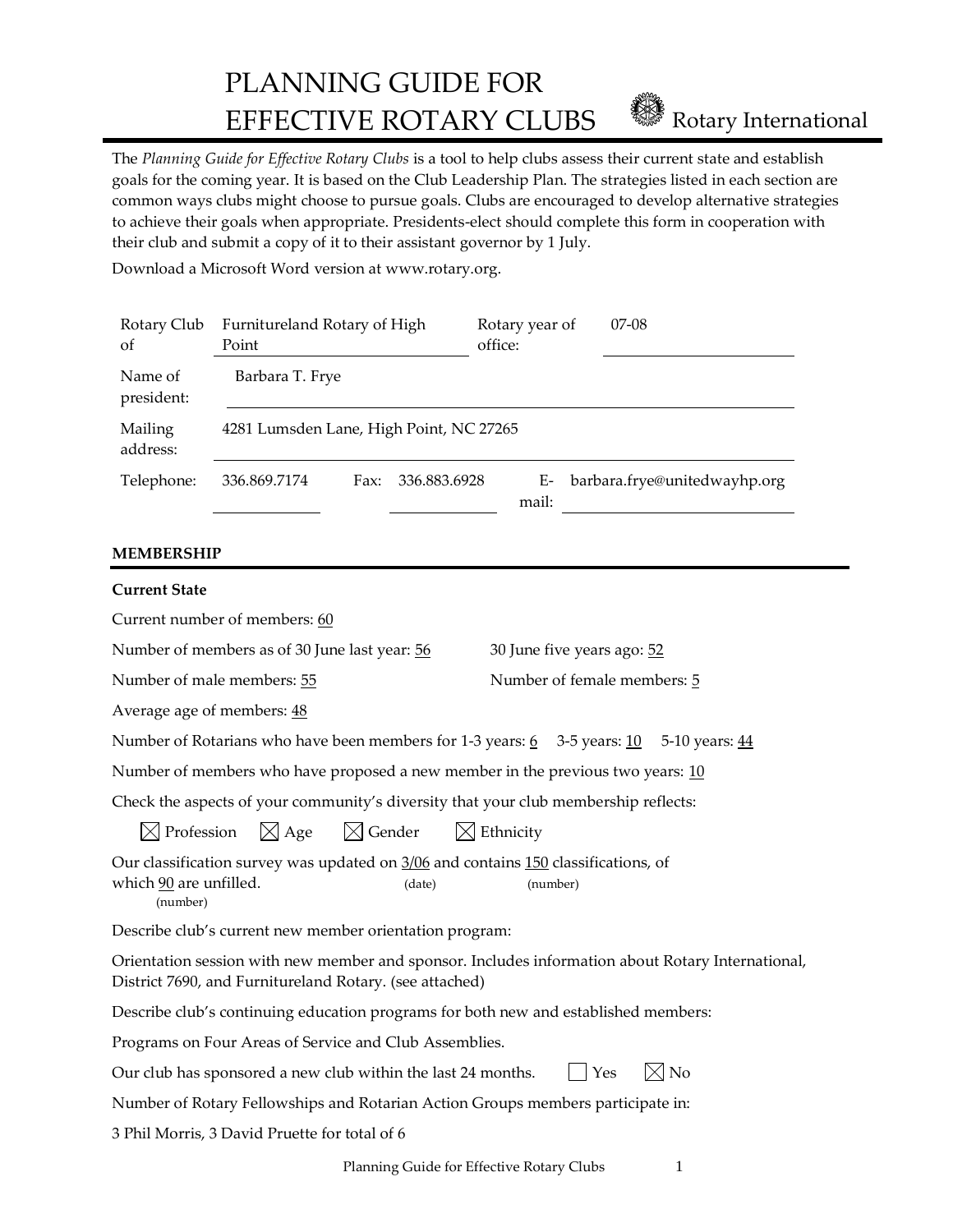What makes this club attractive to new members?

Good size club, diverse membership, great programs, wide range of activities, casual meetings with good food, and fun members.

What aspects of this club could pose a barrier to attracting new members?

Cost, time commitment, and lack of diversity.

### **Future State**

Membership goal for the upcoming Rotary year: 5 members by 30 June 2008

(number) (year)

Our club has identified the following sources of potential members within the community:

New business and non profit leaders, friends and associates of members.

# **How does the club plan to achieve its membership goals?** *(check all that apply)*

- $\bowtie$  Develop a retention plan that focuses on maintaining high levels of enthusiasm through participation in interesting programs, projects, continuing education, and fellowship activities
- $\boxtimes$  Ensure that the membership committee is aware of effective recruitment techniques
- $\boxtimes$  Develop a recruitment plan to have the club reflect the diversity of the community
- $\boxtimes$  Explain the expectations of membership to potential Rotarians
- $\boxtimes$  Implement an orientation program for new members
- $\boxtimes$  Create a brochure that provides general information about Rotary as well as specific information about the club for prospective members
- $\boxtimes$  Assign an experienced Rotarian mentor for every new club member
- $\boxtimes$  Recognize those Rotarians who sponsor new members
- $\boxtimes$  Encourage members to join a Rotary Fellowship or Rotarian Action Group
- $\boxtimes$  Participate in the RI membership development award programs
- Sponsor a new club
- Other (please describe):

# **Action steps:**

Club Service II leadership will initiate membership and retention plan development and implementation with Membership/Retention Chair.

### **SERVICE PROJECTS**

| Current State                                           |          |                           |
|---------------------------------------------------------|----------|---------------------------|
| Number of Rotary Youth Exchange students:               | Hosted 0 | Sponsored 0               |
| Number of sponsored Interact clubs: 1 Rotaract clubs: 0 |          | Rotary Community Corps: 0 |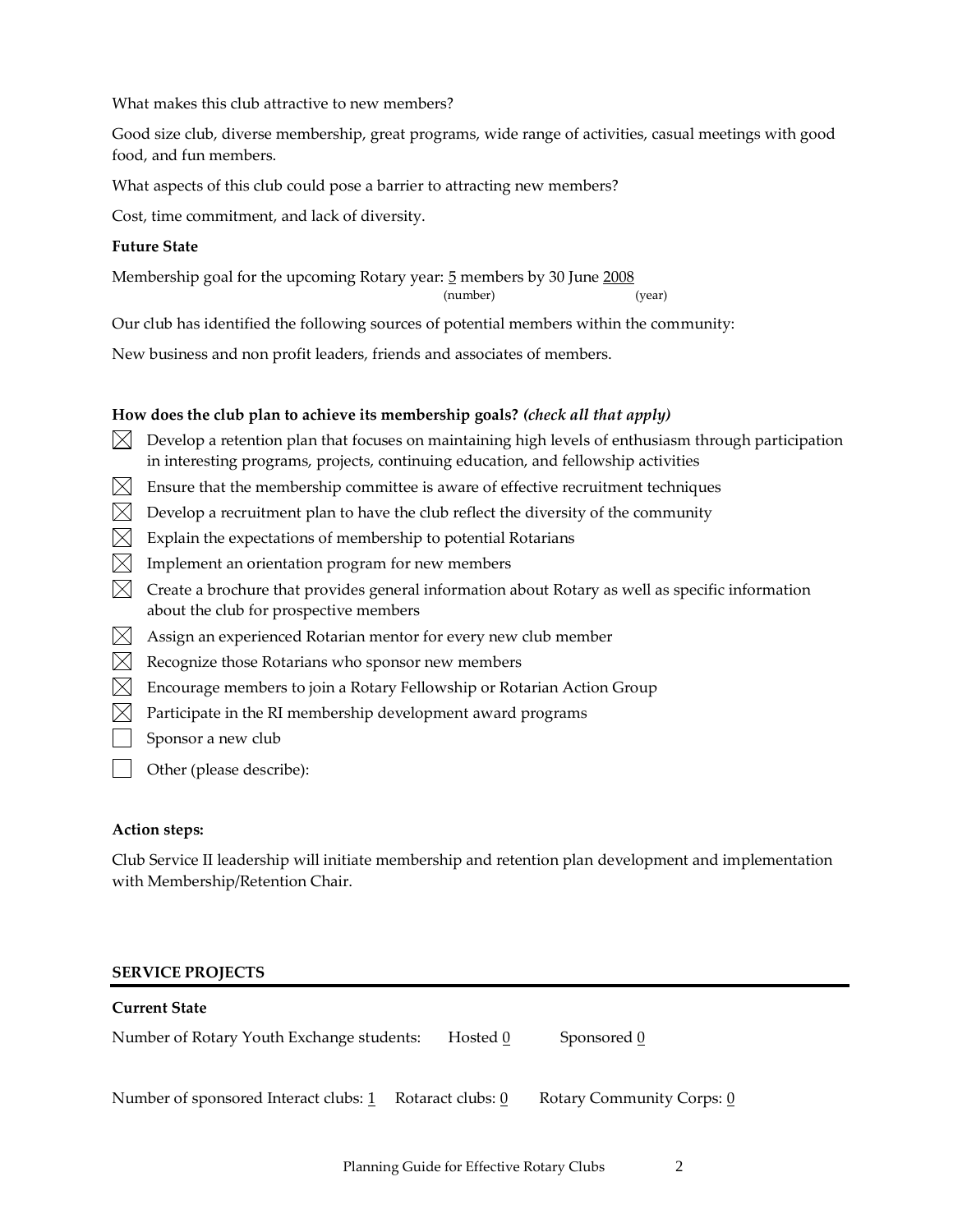Number of RYLA (Rotary Youth Leadership Awards) activities: 2 - Greensboro Youth Leadership and White Water Leadership

Number of Rotary Friendship Exchanges: 1 - Phil Morris / Taiwan Number of registered Rotary Volunteers: 0 Number of World Community Service (WCS) projects: 1 - Books to Africa Number of other current club service projects: Annual Furnitureland Rotary Auction Annual Furnitureland Golf Save the Suds Shadowing Day Fairview Student of Month Recognition and Shirlee Carde Scholarship Trinity High School Student of the Month Central High Interact Club Kids Voting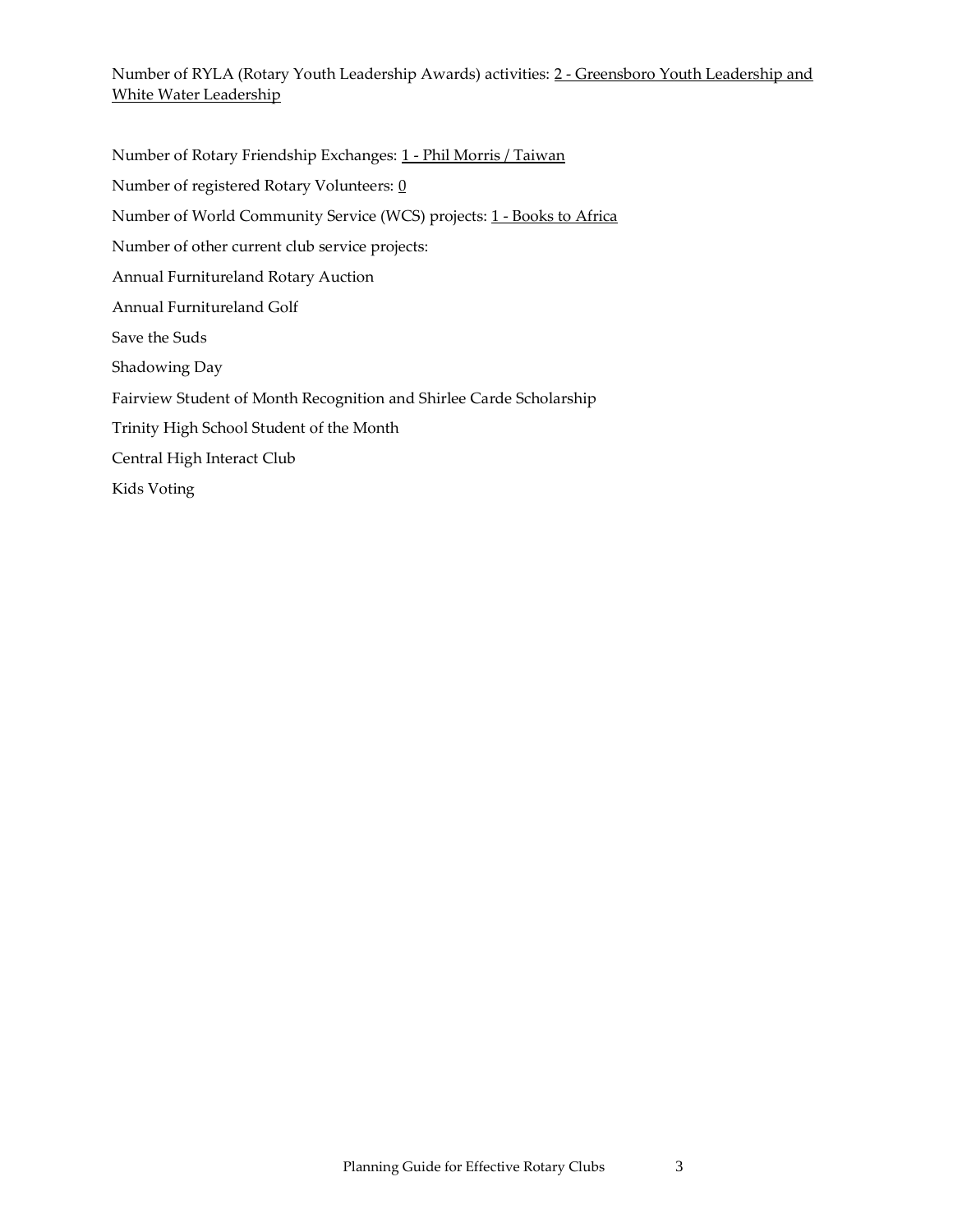#### **Future State**

Our club has established the following service goals for the upcoming Rotary year:

For our local community:

Continue support of current projects and causes, while being open to new challenges and opportunities.

For communities in other countries:

International Service Director will form committee to look into new opportunities through Rotary District 7690 and Rotary International.

African Book Project

New Delhi Sewing Project - \$500 donation to be delivered by Rotary Scholar Rebecca Byerly

# **How does the club plan to achieve its service goals?** *(check all that apply)*

- $\boxtimes$  Ensure the service projects committee is aware of how to plan and conduct a service project
- $\boxtimes$  Review the club's current and ongoing service projects to confirm that they meet a need and are of interest to club members
- $\boxtimes$  Identify the social issues in the community that the club wants to address through its service goals
- $\boxtimes$  Assess the club's fundraising activities to determine if they meet project funding needs
- $\boxtimes$  Involve all members in the club's service projects
- $\boxtimes$  Conduct or obtain a needs assessment of the community or communities in other countries
- $\boxtimes$  Recognize club members who participate in and provide leadership to the club's service projects
- $\boxtimes$  Identify a partner club with which to carry out an international service project

# $\boxtimes$  Participate in:

| $\boxtimes$ Interact     | $[$ Rotary Friendship Exchange                                           | World Community Service |
|--------------------------|--------------------------------------------------------------------------|-------------------------|
| Rotaract                 | <b>Rotary Volunteers</b>                                                 | Rotary Youth Exchange   |
|                          | Rotary Community Corps $\boxtimes$ RYLA (Rotary Youth Leadership Awards) |                         |
|                          | Use a grant from The Rotary Foundation to support a club project         |                         |
| Other (please describe): |                                                                          |                         |

### **Action steps:**

Community Service and International Service Directors will develop a membership survey that reflects current and potential interest of members in service projects. The UWGHP Vision Council's Community Needs Assesment will be shared with the membership.

### **THE ROTARY FOUNDATION**

| <b>Current State</b>              |                                            |            |          |
|-----------------------------------|--------------------------------------------|------------|----------|
| Number of grants awarded:         |                                            |            |          |
| District Simplified Grants: 0     | Volunteer Service Grants: 0                |            |          |
| Matching Grants: 0                | Health Hunger and Humanity (3-H) Grants: 0 |            |          |
| Number of Ambassadorial Scholars: | Nominated 1                                | Selected 0 | Hosted 0 |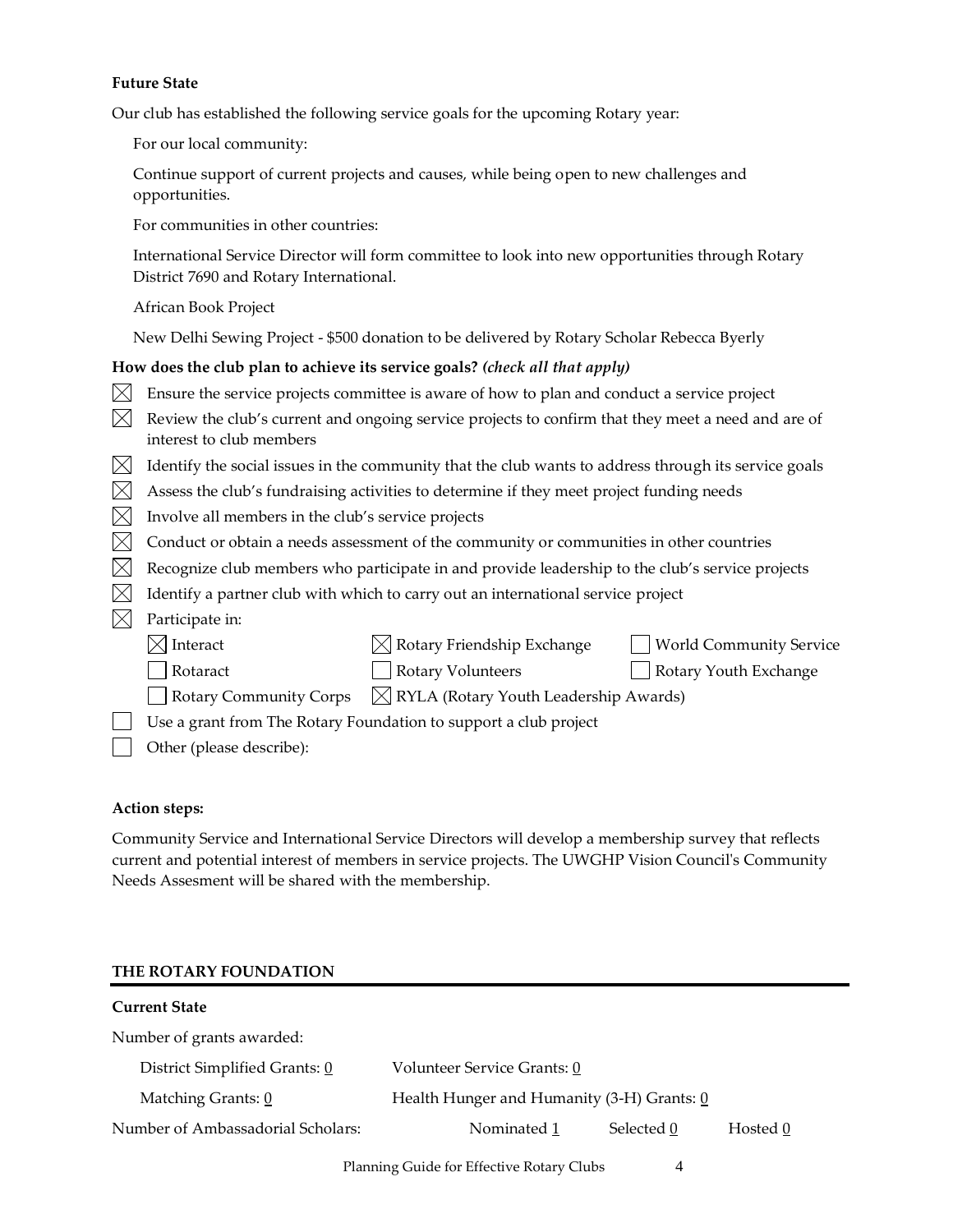| Number of GSE team members:<br><b>Morris Family</b>                 |                                                   | Nominated 0                                         | Selected 0                                 | Hosted 1 by |  |  |  |  |
|---------------------------------------------------------------------|---------------------------------------------------|-----------------------------------------------------|--------------------------------------------|-------------|--|--|--|--|
| Number of Rotary Grants for University Teachers: Nominated 0        |                                                   |                                                     | Selected 0                                 |             |  |  |  |  |
| Number of Rotary World Peace Fellows:                               |                                                   | Nominated 0                                         | Selected 0                                 | Hosted 0    |  |  |  |  |
| Number of Rotary Conflict Studies Fellows:                          |                                                   | Nominated 0                                         | Selected 0                                 |             |  |  |  |  |
| Number of PolioPlus or PolioPlus Partners activities: 0             |                                                   |                                                     |                                            |             |  |  |  |  |
| Current year's contributions to Annual Programs Fund: \$15,600      |                                                   |                                                     |                                            |             |  |  |  |  |
|                                                                     | Current year's contributions to Permanent Fund: 0 |                                                     |                                            |             |  |  |  |  |
| Number of club members who are                                      |                                                   |                                                     |                                            |             |  |  |  |  |
| Paul Harris Fellows: 60                                             | Benefactors: 0                                    |                                                     | Major Donors: 2 - J. Green and K. Sedberry |             |  |  |  |  |
| Rotary Foundation Sustaining Members: 60 Bequest Society Members: ? |                                                   |                                                     |                                            |             |  |  |  |  |
|                                                                     |                                                   | Number of Foundation alumni tracked by your club: 3 |                                            |             |  |  |  |  |

# **Future State**

Our club has established the following Rotary Foundation goals for the upcoming Rotary year:

Our club's Annual Programs Fund contribution goal is 250.

Our club's Permanent Fund contribution goal is 0.

Our club will participate in the following Rotary Foundation programs:

GSE, Ambassadorial Scholars, World Peace Scholars, and RI Grants

### **How does the club plan to achieve its Rotary Foundation goals?** *(check all that apply)*

- $\boxtimes$  Ensure the club's Rotary Foundation committee understands the programs of The Rotary Foundation and is committed to promoting financial support of the Foundation
- $\boxtimes$  Help club members understand the relationship between Foundation giving and Foundation programs
- $\bowtie$  Plan a club program about The Rotary Foundation every quarter, especially in November, Rotary Foundation Month
- $\vert \ \vert$  Include a brief story about The Rotary Foundation in every club program
- $\boxtimes$  Schedule presentations that inform club members about The Rotary Foundation
- $\boxtimes$  Ensure club's Rotary Foundation committee chair attends the district Rotary Foundation seminar
- $\boxtimes$  Use Rotary Foundation grants to support the club's international projects
- $\bowtie$  Recognize club members' financial contributions to The Rotary Foundation and their participation in Foundation programs
- $\bowtie$  Encourage each club member to contribute to the Foundation every year
- $\boxtimes$  Participate in:
	-
	- $\boxtimes$  Group Study Exchange  $\parallel$  PolioPlus/PolioPlus Partners
		-
	- $\parallel$  Matching Grants  $\bowtie$  Host/Sponsor Ambassadorial Scholar(s)
	- $\Box$  District Simplified Grants  $\Box$  Sponsor a Rotary World Peace Fellow
		-
- 
- | 3-H Grants | Sponsor a University Teacher
- Volunteer Service Grants Sponsor a Rotary Conflict Studies Fellow
- $\bowtie$  Invite Foundation program participants and alumni to be part of club programs and activities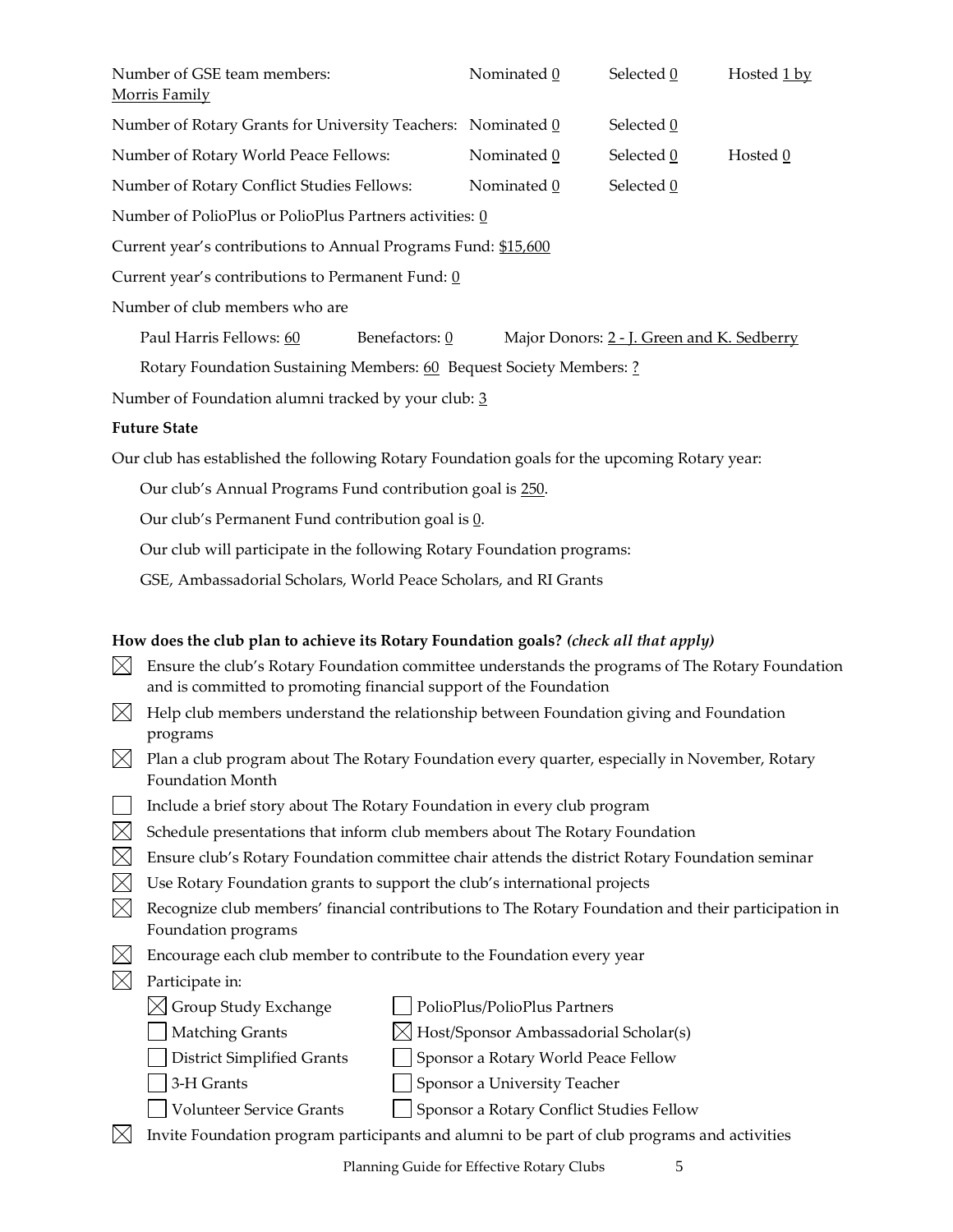

Other (please describe):

# **Action steps:**

International Service Director, RI Foundation Committee, John Womack, and other interested members will develop goals and plan of action to present to the club for implementation.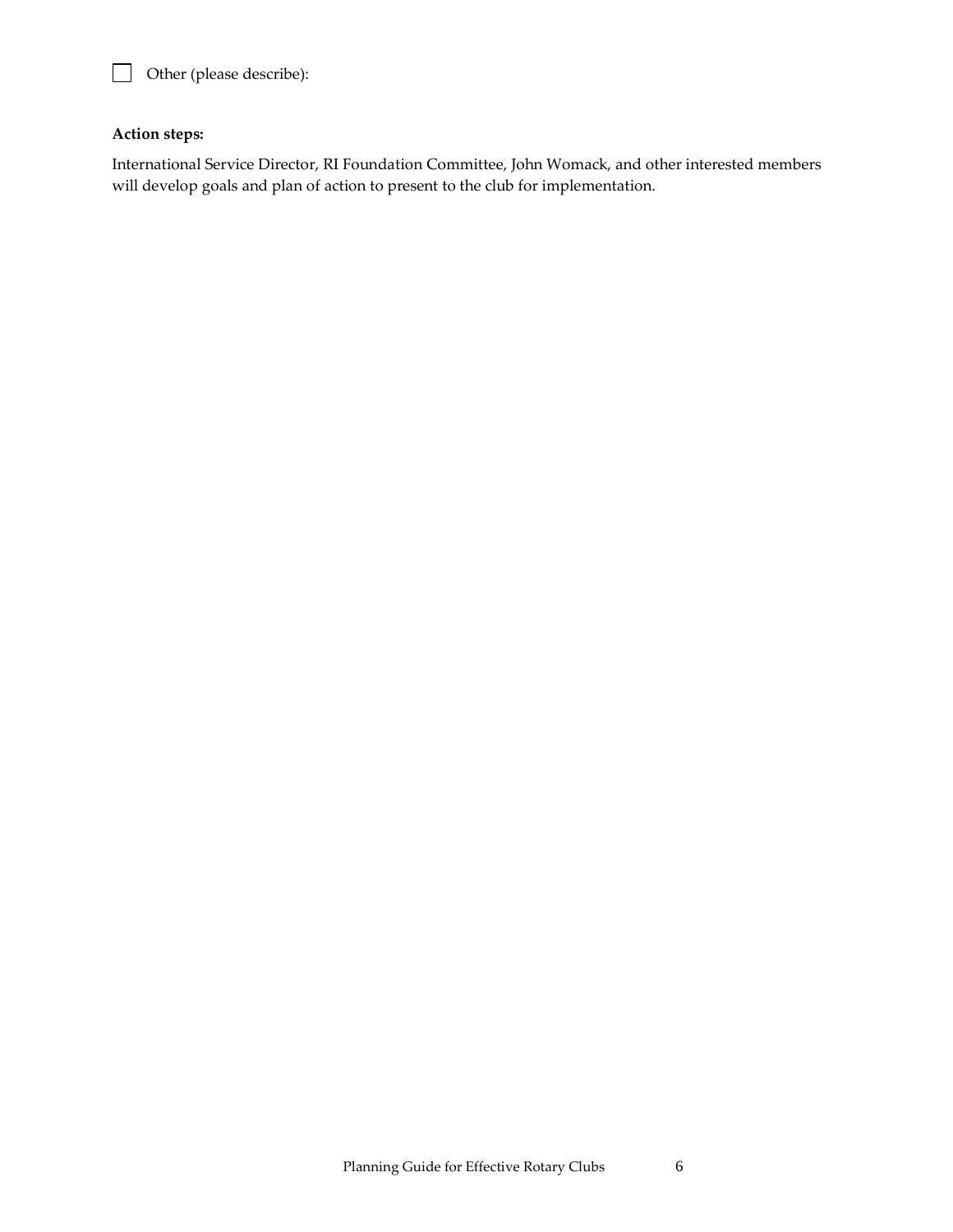# **LEADERSHIP DEVELOPMENT**

### **Current State**

Number of club leaders who attended

| District assembly: 6           | District Rotary Foundation seminar: 2 |
|--------------------------------|---------------------------------------|
| District membership seminar: 1 | District leadership seminar: 0        |
| District conference: 6         |                                       |

Number of club members involved at the district level: 5 - Pruette, Morris, Green, Thiel, Womack

Number of visits from the assistant governor this past Rotary year: 2

### **Future State**

Our club has established the following goals for developing Rotary leaders for the upcoming Rotary year:

Club will identify 4 members as potential leaders by June 30, 2008.

# **How does the club plan to develop Rotary leaders?** *(check all that apply)*

- $\boxtimes$  Have the president-elect attend PETS and the district assembly
- $\boxtimes$  Have all committee chairs attend the district assembly
- $\boxtimes$  Encourage interested past presidents to attend the district leadership seminar
- $\boxtimes$  Use the expertise of the club's assistant governor
- $\boxtimes$  Encourage new members to assume positions of leadership through participation in club committees
- $\boxtimes$  Ask club members to visit other clubs to exchange ideas and share what they learn with the club
- Other (please describe):

# **Action steps:**

Furnitureland Rotary Board will secure leadership for all activities under their area of service. The board and leadership will endeavor to have every members involeved in at least one committee or activity.

# **PUBLIC RELATIONS**

# **Current State**

List club activities covered by the media and the type of media (radio, newspaper, television, etc.):

Furnitureland Auction and Golf - paper

Club Service - paper and Club newsletter

# **Future State**

Our club has established the following public relations goals for the upcoming Rotary year:

Club Secretary will follow established procedures to get club news to the appropriate media outlets.

# **How does the club plan to achieve its public relations goals?** *(check all that apply)*

- $\boxtimes$  Ensure that the public relations committee is trained in how to conduct media campaigns
- $\boxtimes$  Conduct public relations efforts for all service projects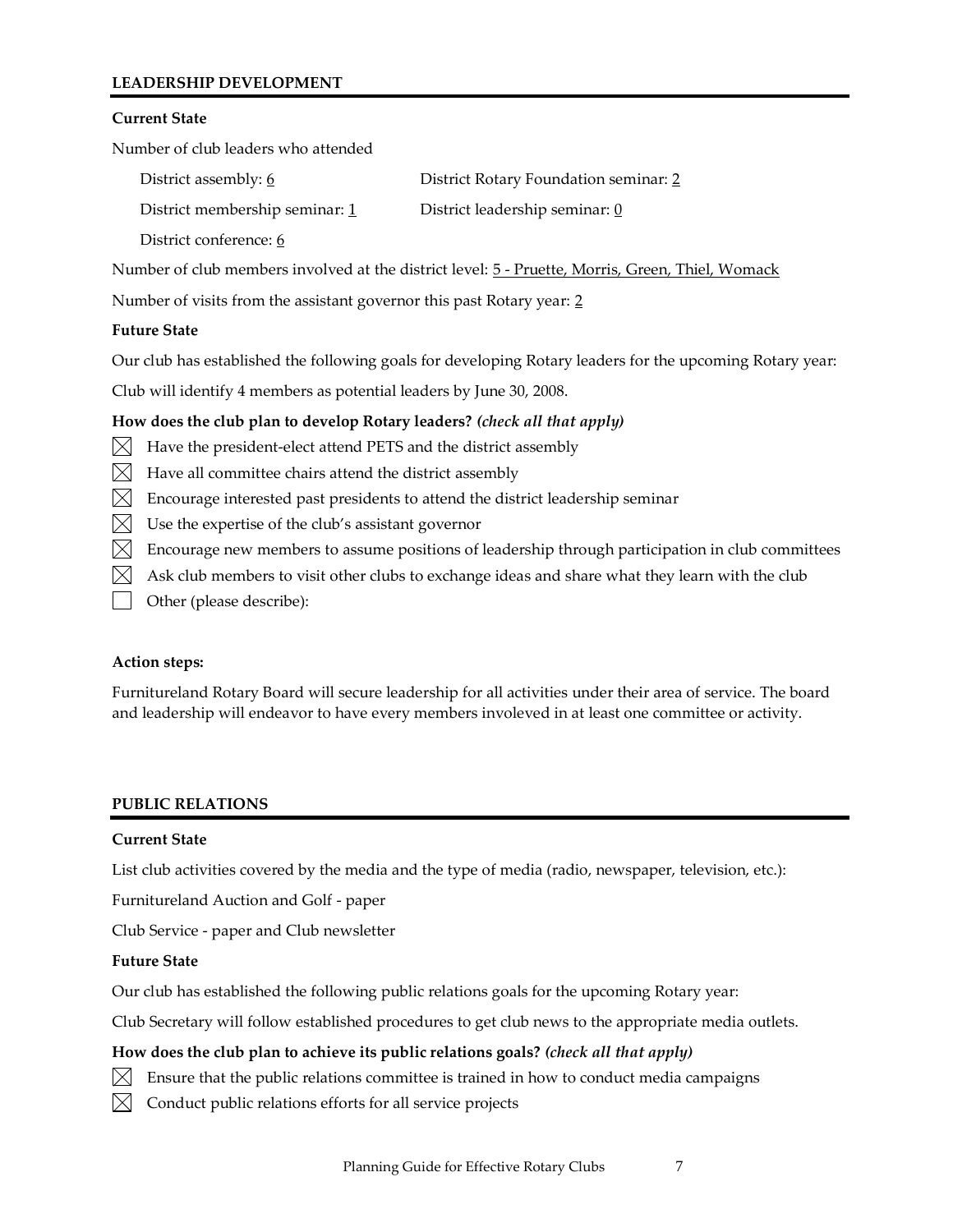Conduct a public awareness program targeted at the business and professional community about what Rotary is and what it does  $\Box$  Arrange for a public service announcement to be broadcast on a local television channel

Other (please describe):

### **Action steps:**

Club Secretary will establish a Public Relations committee.

# **CLUB ADMINISTRATION**

### **Current State**

How often and when does the club board meet? <u>1st Thrusday monthly</u>

When are club assemblies held? Spring and Fall

How is the club budget prepared? <u>by Board</u> Is it independently reviewed by a qualified accountant? No

Does the club have a long-range plan in place? In process - Jack Green is committee chair

Has the club developed a system for continuity of leadership on its board, committees, etc.? Yes, but can be improved

Has the club developed a system for keeping all members involved in the club? Yes, but needs to be more structured

Does the club use Member Access on www.rotary.org to update its membership list? Yes - Phil Morris

How often is the club's bulletin published? Weekly

Describe how weekly club programs are organized: Program Chair (VP) recruits 12 members to secure programs monthly. Monthly chair is notified of the "Special Months in Rotary", so they can look for appropriate speakers. Chair is also responsible for notifying Club Secretary of scheduled programs for publication in the weekly newletter.

How often is the club's Web site updated? Weekly - Phil Morris

Does your club observe the special months of the Rotary calendar, such as Rotary Foundation Month and Magazine Month? Yes

How often does your club conduct fellowship activities?  $4$  yearly

How does the club involve the families of Rotarians? Special family event at club meeting in December, Club Socials, and Club Assemblies

### **Future State**

### **What plans have you made to carry out the administrative tasks of the club?** *(check all that apply)*

- $[\times]$  Regular board meetings have been scheduled.
- $\boxtimes$  The club's long-range and communication plans will be updated.
- $\boxtimes$  2 club assemblies have been scheduled on the following dates: Spring and Fall 2008 (number)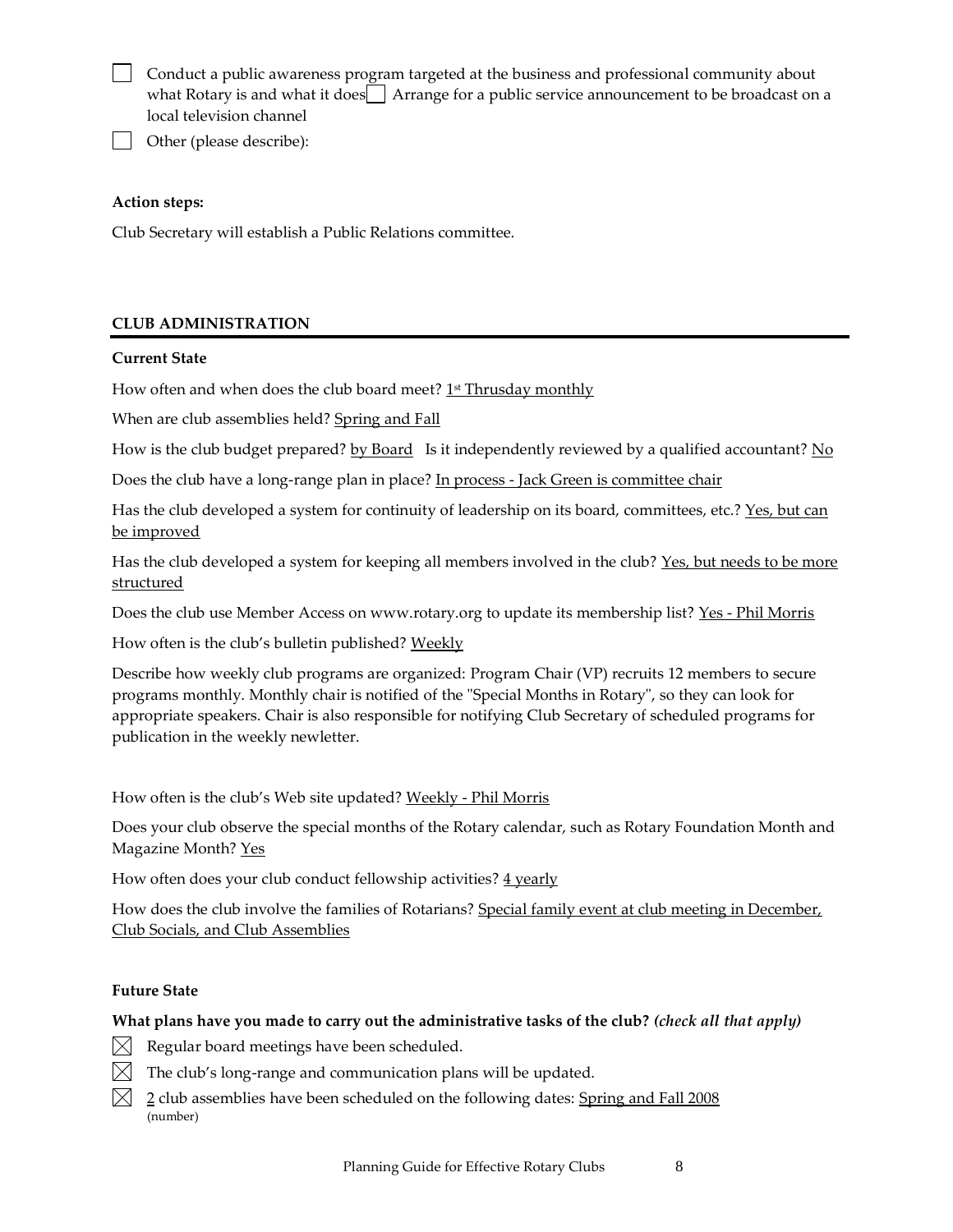| $\boxtimes$ The club has either adopted the latest version of the Recommended Rotary Club Bylaws or revised its |
|-----------------------------------------------------------------------------------------------------------------|
| own bylaws (recommended after each Council on Legislation).                                                     |

 $\boxtimes$  Club elections will be held on December 2007.

(date)

- $\boxtimes$ At least  $\underline{4}$  delegates will be sent to the district conference. (number)
- $\boxtimes$ A club bulletin will be produced to provide information to club members.
- $\boxtimes$ The club's Web site will be updated 12 times per year.

(number)

- $\boxtimes$  A plan has been developed to have interesting and relevant weekly club programs.
- $\boxtimes$  RI Club Administration Software (RI-CAS) or similar software will be used to assist with administration activities.
- $\boxtimes$  Monthly attendance figures will be reported to the district leadership by the  $\_\_\_\_$  day of the following month. (number)
- $\boxtimes$  Member Access will be used to maintain club records (by 1 June and 1 December to ensure accurate semiannual reports).
- $\boxtimes$  Membership changes will be reported to RI within  $\_\_\_\_$  days.

(number)

- $\boxtimes$  Reports to RI, including the semiannual report, will be completed on a timely basis.
- $\boxtimes$  The following fellowship activities for all club members are planned for the year:

Springfest and Fallfest

 $[\times]$  Other (please describe): Winter Social

**Action steps:**

### **Our club would like assistance from the assistant governor or governor with the following:**

Please plan on being accessible!

# **Our club would like to discuss the following issues with the governor or assistant governor during a visit to our club:**

Strategic Long Term Planning

Club President Signature Rotary Year Assistant Governor Signature

2007-2008

**May 10, 2007** Date **Date** Date **Date**